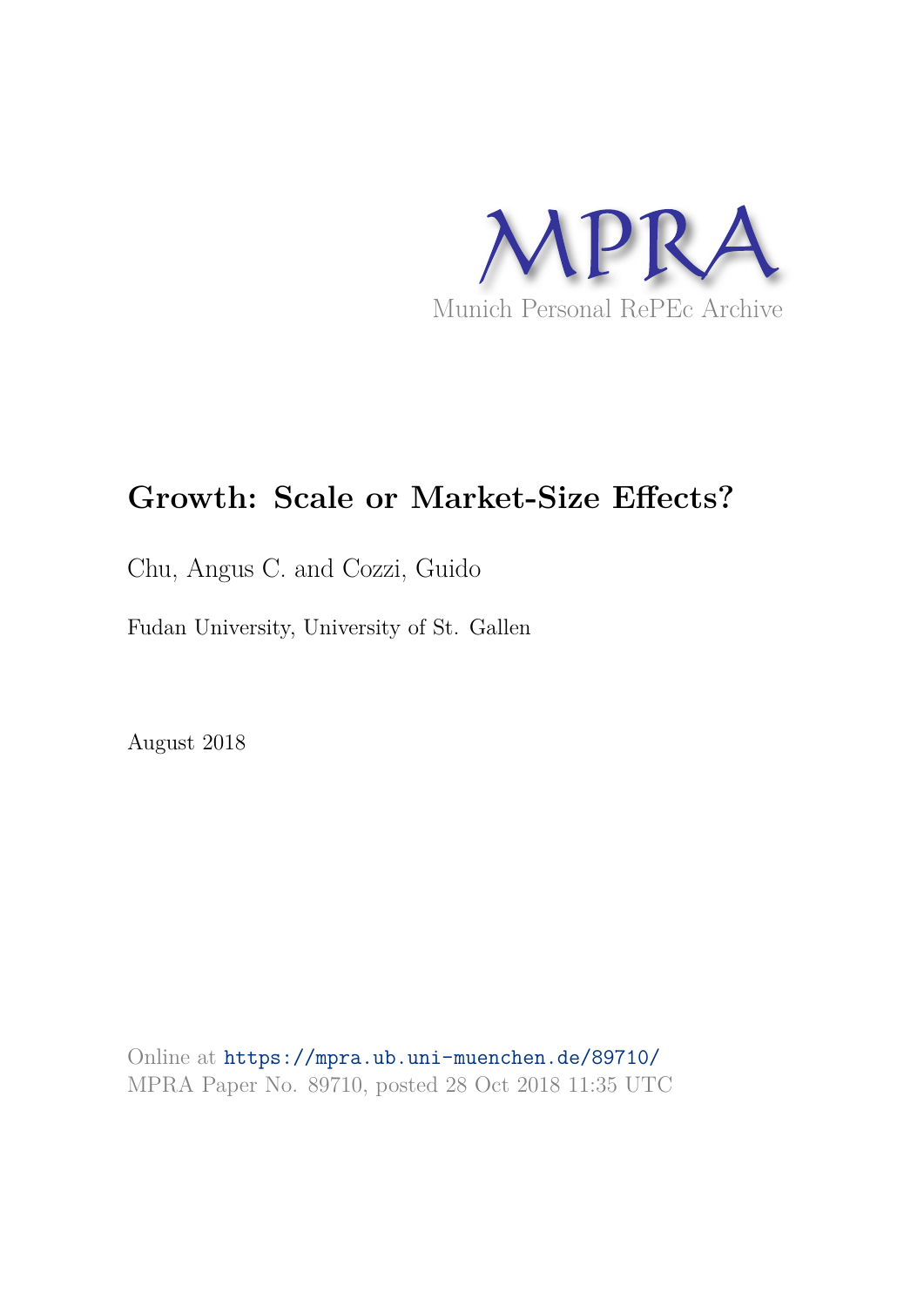# Growth: Scale or Market-Size Effects?

Angus C. Chu Guido Cozzi

#### October 2018

#### Abstract

Is the supply of researchers or the demand for technologies more important for innovation? The supply of research labor captures a scale effect, whereas the demand from production labor for technologies captures a market-size effect. We find that both the scale effect and the market-size effect are important for innovation and their relative importance depends on the relative intensity of lab-equipment R&D and knowledgedriven R&D in the innovation process.

JEL classification: O30, O40  $Keywords:$  innovation, economic growth, scale effects, market-size effects

Chu: angusccc@gmail.com. China Center for Economic Studies, School of Economics, Fudan University, Shanghai, China. Cozzi: guido.cozzi@unisg.ch. Department of Economics, University of St. Gallen, St. Gallen, Switzerland.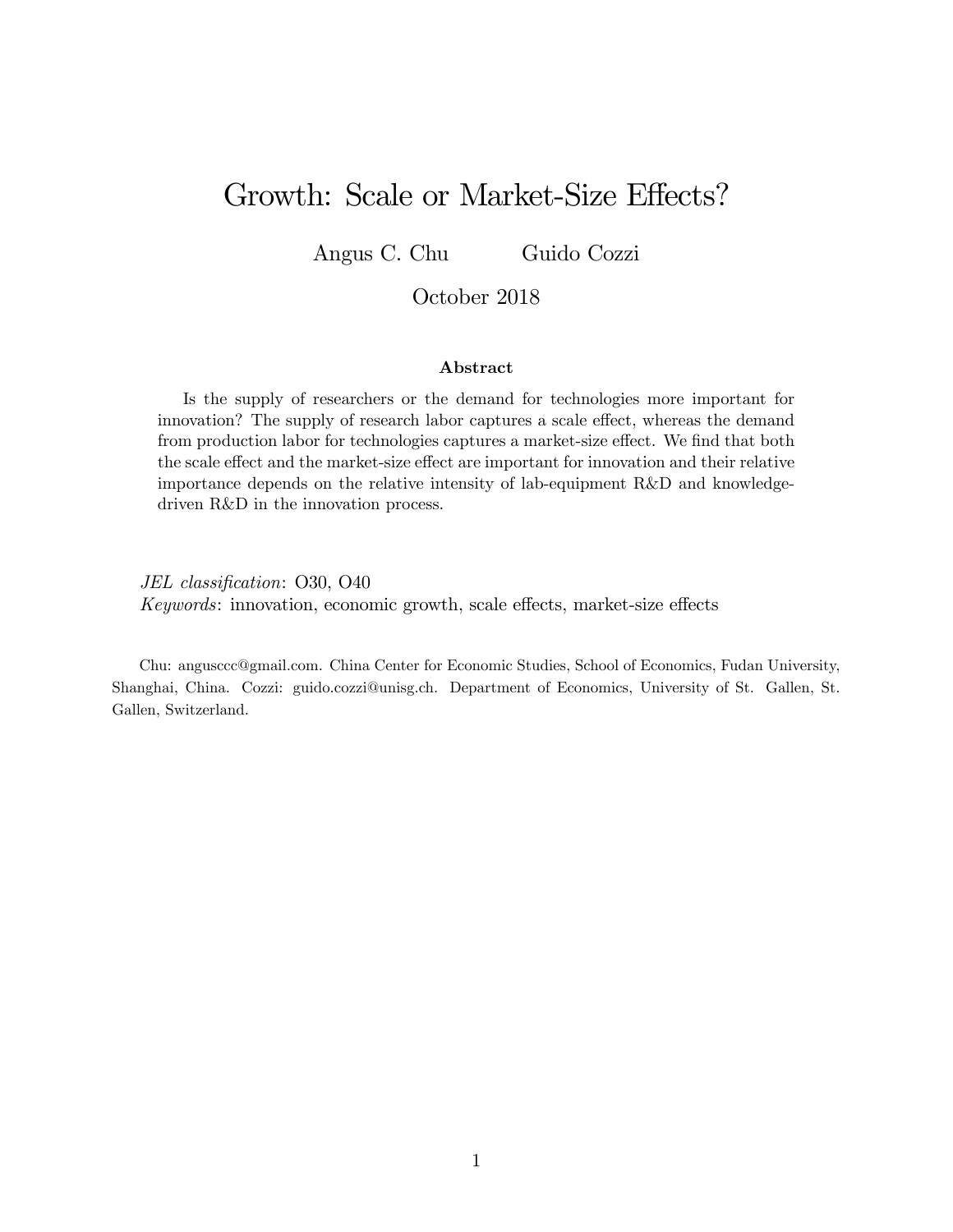# 1 Introduction

In an influential study, Jones  $(1995)$  shows that the R&D-based growth model features a scale effect, which implies that a larger labor force causes a higher growth rate of technologies. Intuitively, with a larger labor force, there is more labor for R&D. Acemoglu (2002) shows that the R&D-based growth model also features a market-size effect under which the growth rate of technologies is increasing in the amount of labor that uses the technologies. Therefore, the scale effect and the market-size effect are closely related. Acemoglu  $(2002)$  writes, "[s]ince the scale effect is related to the market size effect  $[\ldots]$ , one might wonder whether, once we remove the scale effect, the market size effect will also disappear."

This study disentangles the scale effect and the market-size effect. The supply of research labor determines the scale effect, whereas the demand from production labor for technologies determines the market-size effect. In a Schumpeterian growth model that features both labequipment  $R\&D$  and knowledge-driven  $R\&D$ , we find that the growth rate of technologies is generally increasing in both research labor and production labor. Therefore, both the scale effect and the market-size effect matter to innovation. However, their relative importance depends on the relative intensity of lab-equipment R&D and knowledge-driven R&D. Under knowledge-driven R&D that uses research labor as input, only the scale effect matters to innovation. Under lab-equipment  $R&D$  that uses final good as input, only the market-size effect matters to innovation. In general, the importance of the scale effect relative to the market-size effect is increasing in the intensity of research labor relative to final good in the innovation process. Extending our analysis to a semi-endogenous growth model, we find that the scale effect and the market-size effect are still present but affect the long-run level of technologies, instead of the long-run growth rate of technologies. We also confirm our results in a hybrid growth model that features both endogenous and semi-endogenous growth.

This study relates to the literature on innovation and economic growth. Romer (1990) develops the seminal R&D-based growth model in which new products drive innovation. Segerstrom et al. (1990), Grossman and Helpman (1991a) and Aghion and Howitt (1992) develop the Schumpeterian model in which higher-quality products drive innovation. Jones (1999) shows that these seminal studies feature scale effects and discusses two approaches of removing them. The semi-endogenous growth model originates from Jones  $(1995)^1$ , whereas the second-generation model originates from Smulders and van de Klundert (1995), Peretto (1998, 1999) and Howitt (1999) in which the market size of Örms is of fundamental importance. Our analysis relates to this literature, which shows how the market-size dynamics at the firm level is able to eliminate the scale effect at the aggregate level.<sup>2</sup> Acemoglu (2002) develops a model of directed technical change and shows that the market-size effect exists even without the scale effect on growth; however, his formulation maintains the scale effect on level. Our study complements Acemoglu (2002) by showing the different determinants of the scale and market-size effects and the importance of the relative intensity of two conventional R&D specifications.

<sup>&</sup>lt;sup>1</sup>See also Grossman and Helpman (1991b, p. 75-76) who anticipated the semi-endogenous growth model.

<sup>&</sup>lt;sup>2</sup>See Laincz and Peretto  $(2006)$  and Peretto  $(2018)$  for empirical and theoretical justifications for the second-generation model.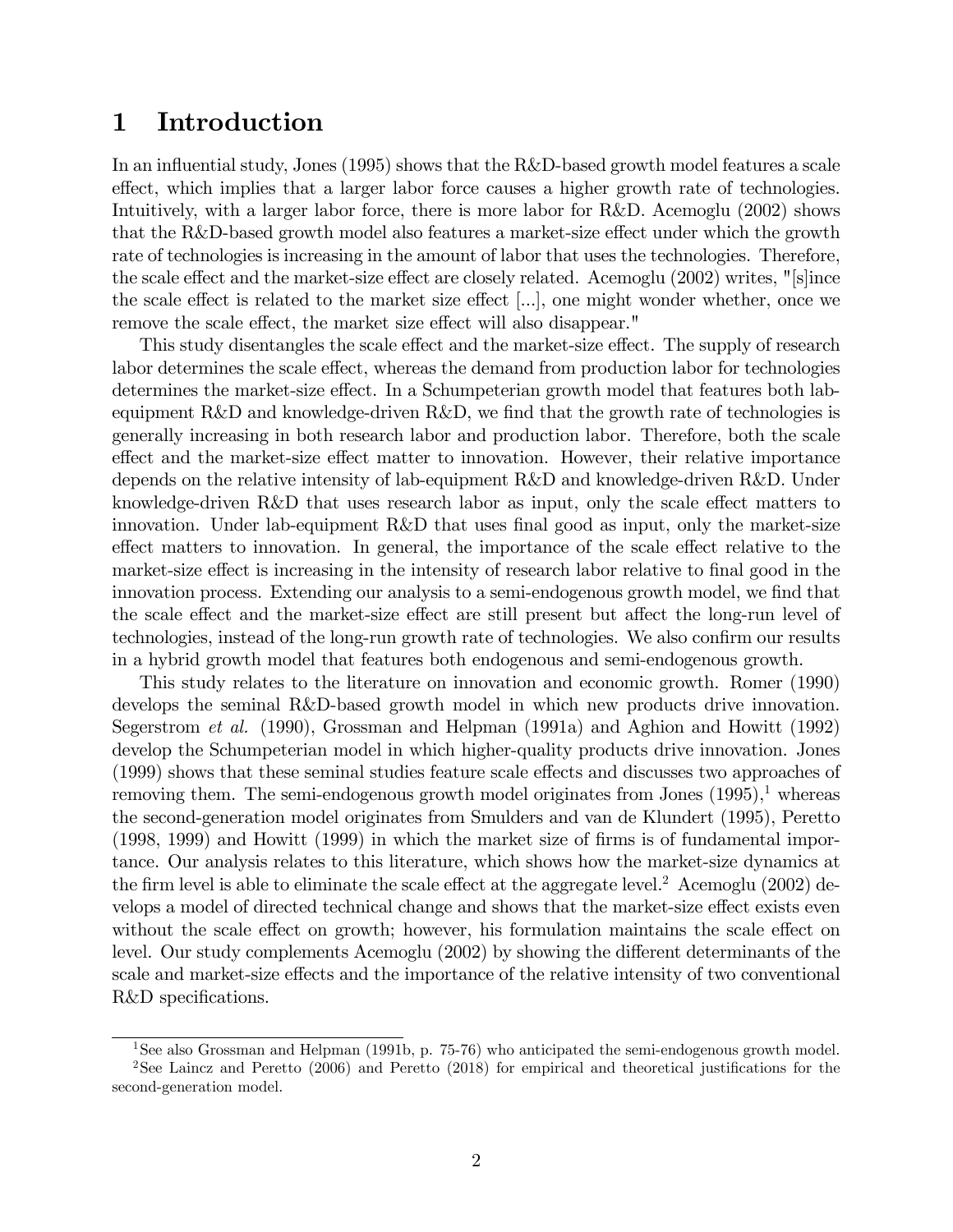# 2 A Schumpeterian growth model

We consider the Schumpeterian model. Previous studies often assume that the R&D sector uses either research labor (i.e., knowledge-driven R&D) or final good (i.e., lab-equipment  $R&D$ ). We specify a generalized  $R&D$  process that uses both research labor and final good.

## 2.1 Household

The representative household has the following utility function:

$$
U = \int_0^\infty e^{-\rho t} \ln c_t dt,
$$
\n(1)

where  $c_t$  denotes consumption at time t and the parameter  $\rho > 0$  is the discount rate. The household exogenously supplies  $m$  units of manufacturing labor and  $s$  units of research labor. Research labor  $s$  is the supply of an input for innovation and captures the scale effect. Production labor m uses invented technologies and determines the market size of innovation.

The household maximizes utility subject to the following asset-accumulation equation:

$$
\dot{a}_t = r_t a_t + w_{m,t} m + w_{s,t} s - c_t. \tag{2}
$$

 $a_t$  is the real value of assets (i.e., the share of monopolistic firms).  $r_t$  is the real interest rate.  $w_{m,t}$  and  $w_{s,t}$  are respectively the real wage rates of m and s. Dynamic optimization yields

$$
\frac{\dot{c}_t}{c_t} = r_t - \rho. \tag{3}
$$

## 2.2 Final good

Competitive firms produce final good  $y_t$  using the following Cobb-Douglas aggregator:

$$
y_t = \exp\left(\int_0^1 \ln x_t(i)di\right),\tag{4}
$$

where  $x_t(i)$  is intermediate good  $i \in [0, 1]$ . Profit maximization yields the following conditional demand function for  $x_t(i)$ :

$$
x_t(i) = \frac{y_t}{p_t(i)},\tag{5}
$$

where  $p_t(i)$  is the price of  $x_t(i)$ .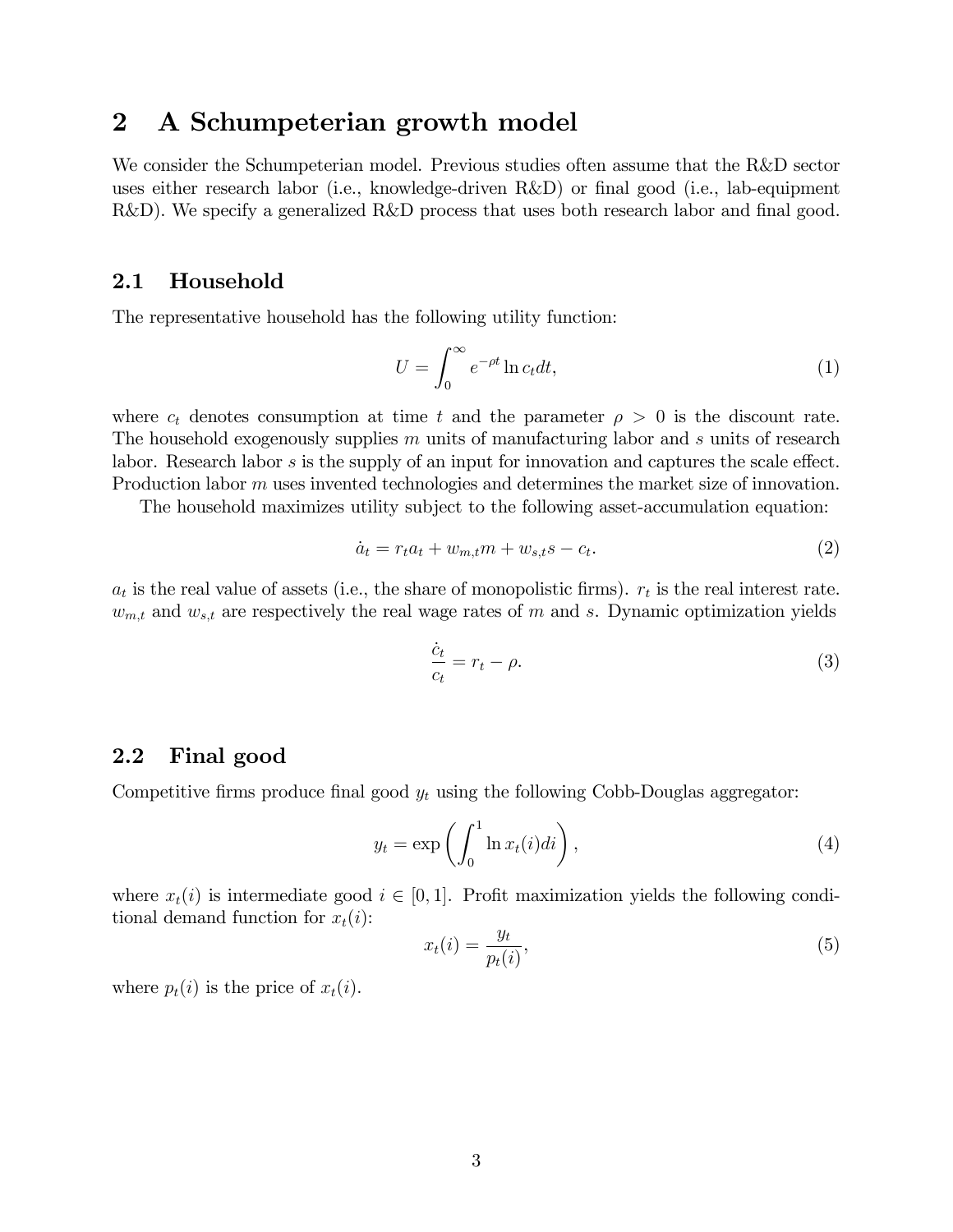### 2.3 Intermediate goods

There is a unit continuum of monopolistic industries producing differentiated intermediate goods. The production function of the industry leader in industry  $i \in [0, 1]$  is

$$
x_t(i) = z^{q_t(i)} m_t(i), \tag{6}
$$

where the parameter  $z > 1$  is the quality step size,  $q_t(i)$  is the number of quality improvements that have occurred in industry i as of time t, and  $m_t(i)$  is manufacturing labor employed in industry *i*. Given the productivity level  $z^{q_t(i)}$ , the marginal cost of the leader in industry *i* is  $w_{m,t}/z^{q_t(i)}$ . The profit-maximizing monopolistic price is

$$
p_t(i) = \mu \frac{w_{m,t}}{z^{q_t(i)}},\tag{7}
$$

where the markup  $\mu \in (1, z]$  is a policy parameter determined by the government.<sup>3</sup> The wage payment is

$$
w_{m,t}m_t(i) = \frac{1}{\mu}p_t(i)x_t(i) = \frac{1}{\mu}y_t,
$$
\n(8)

and the monopolistic profit is

$$
\pi_t(i) = p_t(i)x_t(i) - w_{m,t}m_t(i) = \frac{\mu - 1}{\mu}y_t.
$$
\n(9)

#### 2.4 R&D

Equation (9) shows that  $\pi_t(i) = \pi_t$ . Therefore, the value of inventions is the same across industries such that  $v_t(i) = v_t$ <sup>4</sup>. The no-arbitrage condition that determines  $v_t$  is

$$
r_t = \frac{\pi_t + \dot{v}_t - \lambda_t v_t}{v_t},\tag{10}
$$

which states that the rate of return on  $v_t$  is equal to  $r_t$ . The return on  $v_t$  is the sum of monopolistic profit  $\pi_t$ , capital gain  $\dot{v}_t$  and expected capital loss  $\lambda_t v_t$ , where  $\lambda_t$  is the arrival rate of innovation.<sup>5</sup>

Competitive entrepreneurs maximize profit by recruiting research labor  $s_t$  and devoting  $R_t$  units of final good to perform innovation. The arrival rate of innovation is

$$
\lambda_t = \varphi(s_t)^{1-\alpha} \left(\frac{R_t}{Z_t}\right)^{\alpha},\tag{11}
$$

<sup>3</sup>Grossman and Helpman (1991a) and Aghion and Howitt (1992) assume that the markup is equal to the quality step size  $z$ , due to limit pricing between current and previous quality leaders. Here we follow Evans et al. (2003) to consider price regulation under which the regulated markup ratio is  $\mu \in (1, z]$ .

<sup>&</sup>lt;sup>4</sup>We follow the standard approach in the literature to focus on the symmetric equilibrium. See Cozzi  $et$ al. (2007) for a theoretical justification for the symmetric equilibrium to be the unique rational-expectation equilibrium in the Schumpeterian model.

<sup>&</sup>lt;sup>5</sup>When the next innovation occurs, the previous technology becomes obsolete. This is known as the Arrow replacement effect; see Cozzi (2007) for a discussion.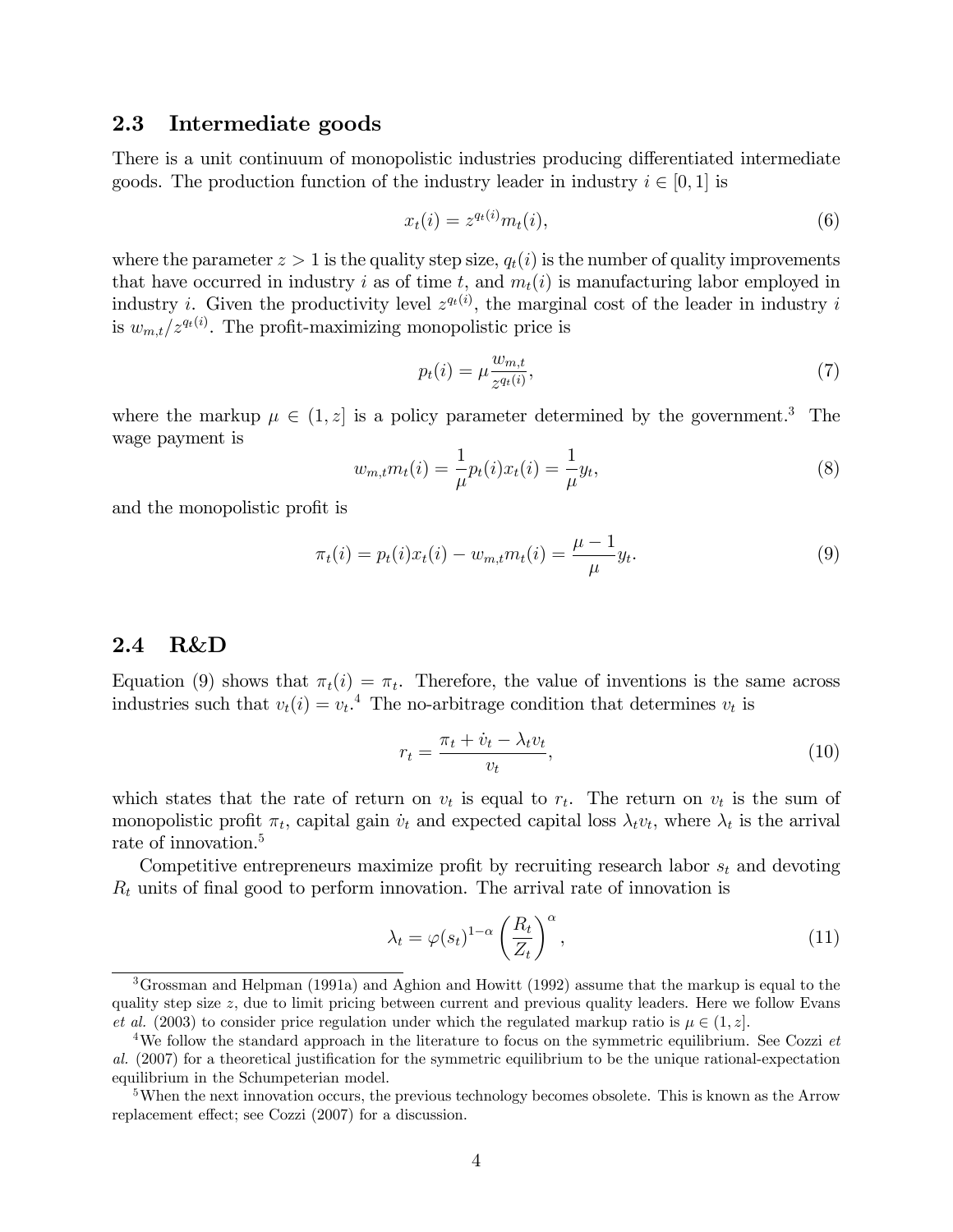where  $\varphi > 0$  is a productivity parameter and  $Z_t$  denotes aggregate technology. The parameter  $\alpha \in [0, 1]$  is the intensity of final good relative to research labor in the innovation process. Knowledge-driven R&D is captured by  $\alpha = 0$ , whereas lab-equipment R&D is captured by  $\alpha = 1$ . The first-order conditions for  $\{s_t, R_t\}$  are  $(1 - \alpha)\lambda_t v_t = w_{s,t} s_t$  and

$$
\alpha \lambda_t v_t = R_t \Leftrightarrow \alpha \varphi s^{1-\alpha} \left(\frac{R_t}{Z_t}\right)^{\alpha-1} \frac{v_t}{Z_t} = 1, \tag{12}
$$

which uses (11) and the resource constraint  $s_t = s$ .

### 2.5 Economic growth

Aggregate technology  $Z_t$  is defined as

$$
Z_t \equiv \exp\left(\int_0^1 q_t(i)di \ln z\right) = \exp\left(\int_0^t \lambda_\omega d\omega \ln z\right),\tag{13}
$$

which uses the law of large numbers. Differentiating the log of  $Z_t$  with respect to time yields the growth rate of technology given by

$$
g_t \equiv \frac{\dot{Z}_t}{Z_t} = \lambda_t \ln z. \tag{14}
$$

Substituting (6) into (4) yields the aggregate production function given by

$$
y_t = \exp\left(\int_0^1 q_t(i)di \ln z + \int_0^1 \ln m_t(i)di\right) = Z_t m.
$$
 (15)

Thus, the growth rate of output  $y_t$  is also  $g_t$ , which is determined by  $\lambda_t$  as shown in (14).

From (3) and (10), the balanced-growth value of an invention is

$$
v_t = \frac{\pi_t}{\rho + \lambda} = \frac{\mu - 1}{\mu} \frac{Z_t m}{\rho + \lambda},\tag{16}
$$

which uses (9) and (15). Equation (16) shows that  $v_t$  is increasing in production labor m, capturing the market-size effect in Acemoglu  $(2002)$ . Substituting  $(16)$  into  $(12)$  yields

$$
\lambda = \alpha \varphi s^{1-\alpha} \left(\frac{R_t}{Z_t}\right)^{\alpha-1} \frac{\mu-1}{\mu} m - \rho.
$$
 (17)

Substituting the resource constraint  $s_t = s$  into the arrival rate of innovation in (11) yields

$$
\lambda = \varphi s^{1-\alpha} \left(\frac{R_t}{Z_t}\right)^{\alpha},\tag{18}
$$

where  $R_t$  is still endogenous. Combining (17) and (18) yields

$$
(\rho + \lambda)^{\alpha} \lambda^{1-\alpha} = \left(\alpha \frac{\mu - 1}{\mu}\right)^{\alpha} \varphi s^{1-\alpha} m^{\alpha},\tag{19}
$$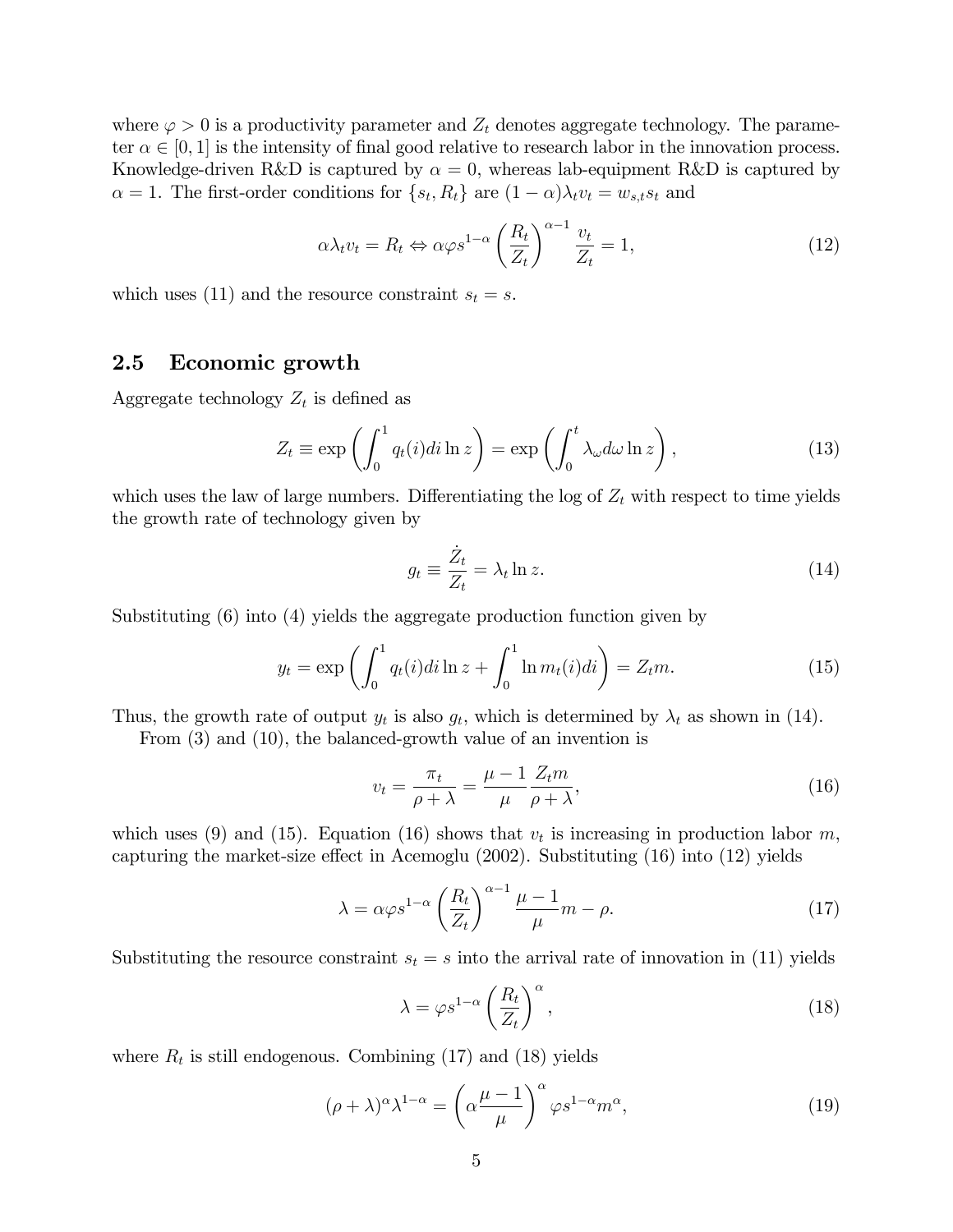which determines the unique steady-state equilibrium  $\lambda$ .

Equation (19) shows that the arrival rate  $\lambda$  of innovation is increasing in production labor m (i.e., the market-size effect) and research labor s (i.e., the scale effect). Therefore, the equilibrium growth rate g in  $(14)$  is also increasing in m and s. The complementarity between  $m$  and  $s$  in (19) implies that how country size affects growth depends on the product of m and s. For example, a large country with a low innovation capacity s (e.g., China in the early reform period) cannot achieve high growth from innovation by simply having a large market size m.

**Proposition 1** Economic growth is increasing in production labor  $m$  (i.e., the market-size  $effect)$  and research labor s (i.e., the scale effect).

Considering a zero discount rate  $\rho \to 0$ , we simplify (19) to

$$
\lim_{\rho \to 0} \lambda = \left(\alpha \frac{\mu - 1}{\mu}\right)^{\alpha} \varphi s^{1 - \alpha} m^{\alpha}.
$$
\n(20)

Substituting (20) into (14) yields

$$
\lim_{\rho \to 0} g = \left( \alpha \frac{\mu - 1}{\mu} \right)^{\alpha} \varphi s^{1 - \alpha} m^{\alpha} \ln z,
$$
\n(21)

which shows that the importance of the market-size effect  $m$  relative to the scale effect  $s$ on growth is increasing in the intensity  $\alpha$  of final good relative to research labor in the innovation process. Equation (19) shows that this result is robust to  $\rho > 0.6$  Intuitively, as  $\alpha$  increases, R&D spending  $R_t$  becomes more important for innovation relative to research labor  $s_t$ ; consequently, the market-size effect, which determines the value of inventions, becomes more important relative to the scale effect in determining innovation. Proposition 2 summarizes this result.

**Proposition 2** The importance of the market-size effect m relative to the scale effect s on economic growth is increasing in the intensity  $\alpha$  of final good relative to research labor in the innovation process.

Finally, we consider knowledge-driven R&D given by  $\alpha = 0$  and lab-equipment R&D given by  $\alpha = 1$ . Under knowledge-driven R&D, the arrival rate of innovation is  $\lambda^{KD} = \varphi s$ and the growth rate of technology is  $g^{KD} = \varphi s \ln z$ . Therefore, only the scale effect s matters under knowledge-driven R&D because innovation is solely determined by the supply of research labor in this case.<sup>7</sup> Under lab-equipment R&D, the arrival rate of innovation is  $\lambda^{LE} = \varphi m(\mu-1)/\mu - \rho$ , and the growth rate of technologies is  $g^{LE} = \lambda^{LE} \ln z$ . Therefore, only

<sup>&</sup>lt;sup>6</sup>One can apply the approximation  $ln(X) \approx X - 1$  to (19) to show that  $\partial \lambda / \partial m \approx \alpha$  and  $\partial \lambda / \partial s \approx 1 - \alpha$ .

<sup>&</sup>lt;sup>7</sup>This result is robust to allowing s to be allocated between research  $s_r$  and production  $s_x$ . For example, one can modify (6) as  $x_t(i) = z^{q_t(i)} [m_t(i)]^{\beta} [s_{x,t}(i)]^{1-\beta}$  to confirm that  $g^{KD}$  is still independent of m.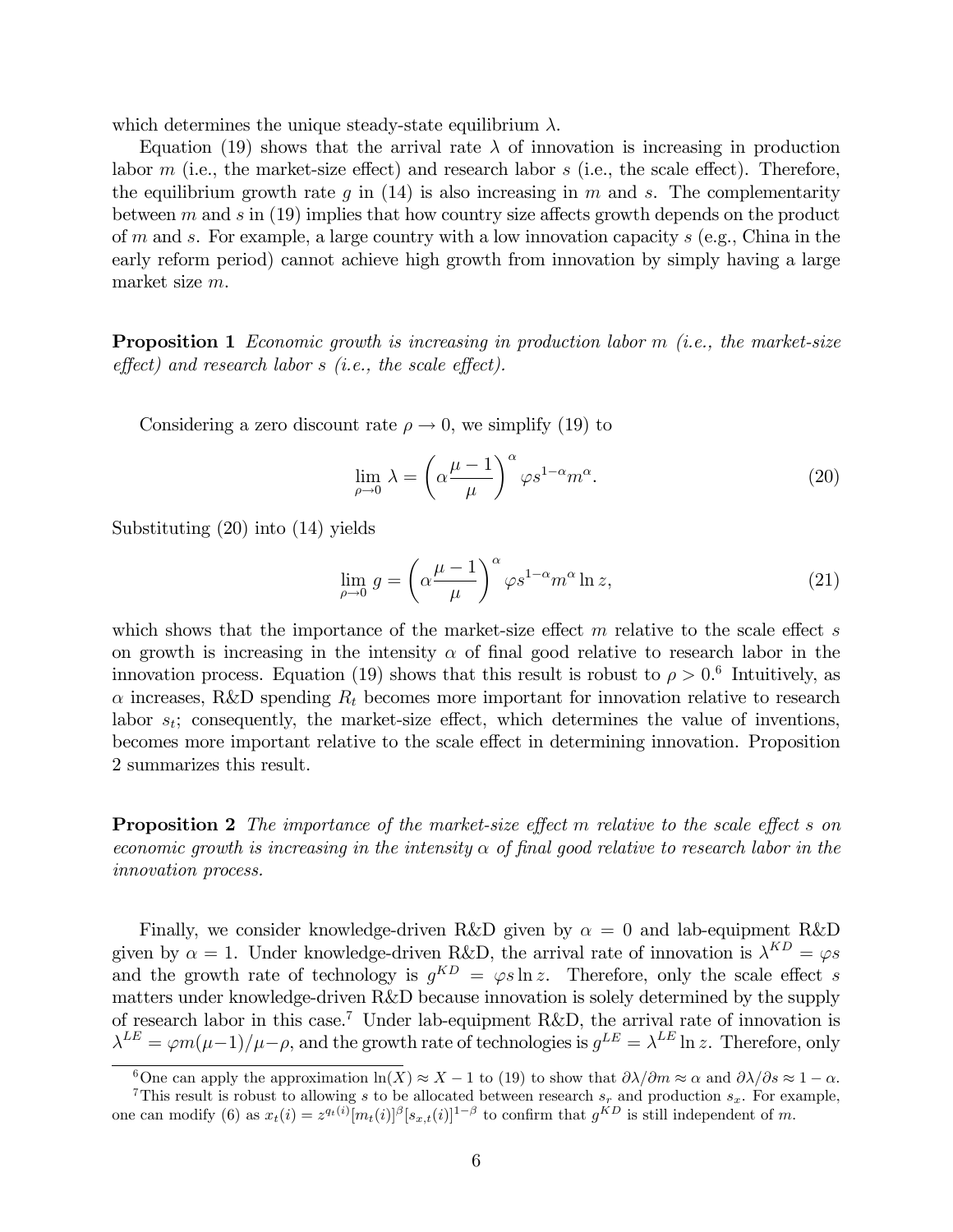the market-size effect m matters under lab-equipment R&D because innovation is determined by the demand for technologies in this case.<sup>8</sup> Proposition 3 summarizes these results.

**Proposition 3** Under knowledge-driven R&D, only the scale effect s matters to innovation. Under lab-equipment  $R\&D$ , only the market-size effect m matters to innovation.

## 3 A scale-invariant Schumpeterian growth model

In this section, we allow for population growth and convert the model into a semi-endogenous growth model to examine its implications. In this case, we assume that research labor is  $s_t \equiv sL_t$  and production labor is  $m_t \equiv mL_t$ , where  $s+m \leq 1$  and population  $L_t$  increases at an exogenous growth rate  $n > 0$ . Then, we modify the innovation process in (11) as follows:

$$
\lambda_t = \frac{\varphi(s_t)^{1-\alpha}}{Z_t^{\phi}} \left(\frac{R_t}{Z_t}\right)^{\alpha},\tag{22}
$$

where the parameter  $\phi > 0$  and the new term  $Z_t^{\phi}$  $t<sub>t</sub><sup>\varphi</sup>$  capture an increasing-difficulty effect of R&D similar to Segerstrom (1998). The rest of the model is the same as in Section 2. We will show that  $R_t/Z_t$  is proportional to  $m_t$  and increases at the rate n in the long run. Therefore,  $(s_t)^{1-\alpha} (R_t/Z_t)^{\alpha}$  also increases at the rate n. Then, a steady-state arrival rate  $\lambda$  of innovation requires that  $Z_t^{\phi}$  also grows at the rate n in the long run. Therefore, the long-run growth rate of aggregate technology  $Z_t$  is  $g = n/\phi$ , and the steady-state arrival rate of innovation is  $\lambda = g/\ln z = n/(\phi \ln z).$ <sup>9</sup>

Substituting (16) into  $\alpha \lambda_t v_t = R_t$  yields

$$
\frac{R_t}{Z_t} = \frac{\mu - 1}{\mu} \frac{\alpha \lambda}{\rho + \lambda} m_t,\tag{23}
$$

which shows that  $R_t/Z_t$  is proportional to  $m_t$  in the long run. Substituting (23) into (22) yields the long-run level of technology (per capita) as follows:

$$
\frac{Z_t^{\phi}}{L_t} = \frac{\varphi(s_t)^{1-\alpha}(m_t)^{\alpha}}{\lambda L_t} \left(\frac{\mu-1}{\mu} \frac{\alpha \lambda}{\rho + \lambda}\right)^{\alpha} = \frac{\varphi s^{1-\alpha} m^{\alpha}}{\lambda} \left(\frac{\mu-1}{\mu} \frac{\alpha \lambda}{\rho + \lambda}\right)^{\alpha},\tag{24}
$$

where  $\lambda = n/(\phi \ln z)$  is determined by exogenous parameters. Equation (24) shows that the long-run level of technology is increasing in the market-size effect  $m$  and the scale effect s. Furthermore, the relative importance of the market-size effect  $m$  and the scale effect s

<sup>&</sup>lt;sup>8</sup>If we assume that s can be allocated to production  $s_x$  and specify  $x_t(i) = z^{q_t(i)} [m_t(i)]^{\beta} [s_{x,t}(i)]^{1-\beta}$ , then  $g^{LE} = [\varphi m^{\beta} s^{1-\beta} (\mu - 1)/\mu - \rho] \ln z$ . Although innovation is also determined by s in this case, its effect works through the market size (i.e., the demand from production labor  $s_x = s$  for technologies).

<sup>&</sup>lt;sup>9</sup>Alternatively, one can achieve long-run endogenous growth despite population growth by replacing  $Z_t^{\phi}$ in (22) with  $L_t$ , which captures a dilution effect in the spirit of the second-generation model; see Laincz and Peretto (2006). In this case, (19) remains the same except that  $s^{1-\alpha}m^{\alpha}$  is given by  $(s_t/L_t)^{1-\alpha}(m_t/L_t)^{\alpha}$ . In Appendix A, we show that a second-generation version of our model also yields (19).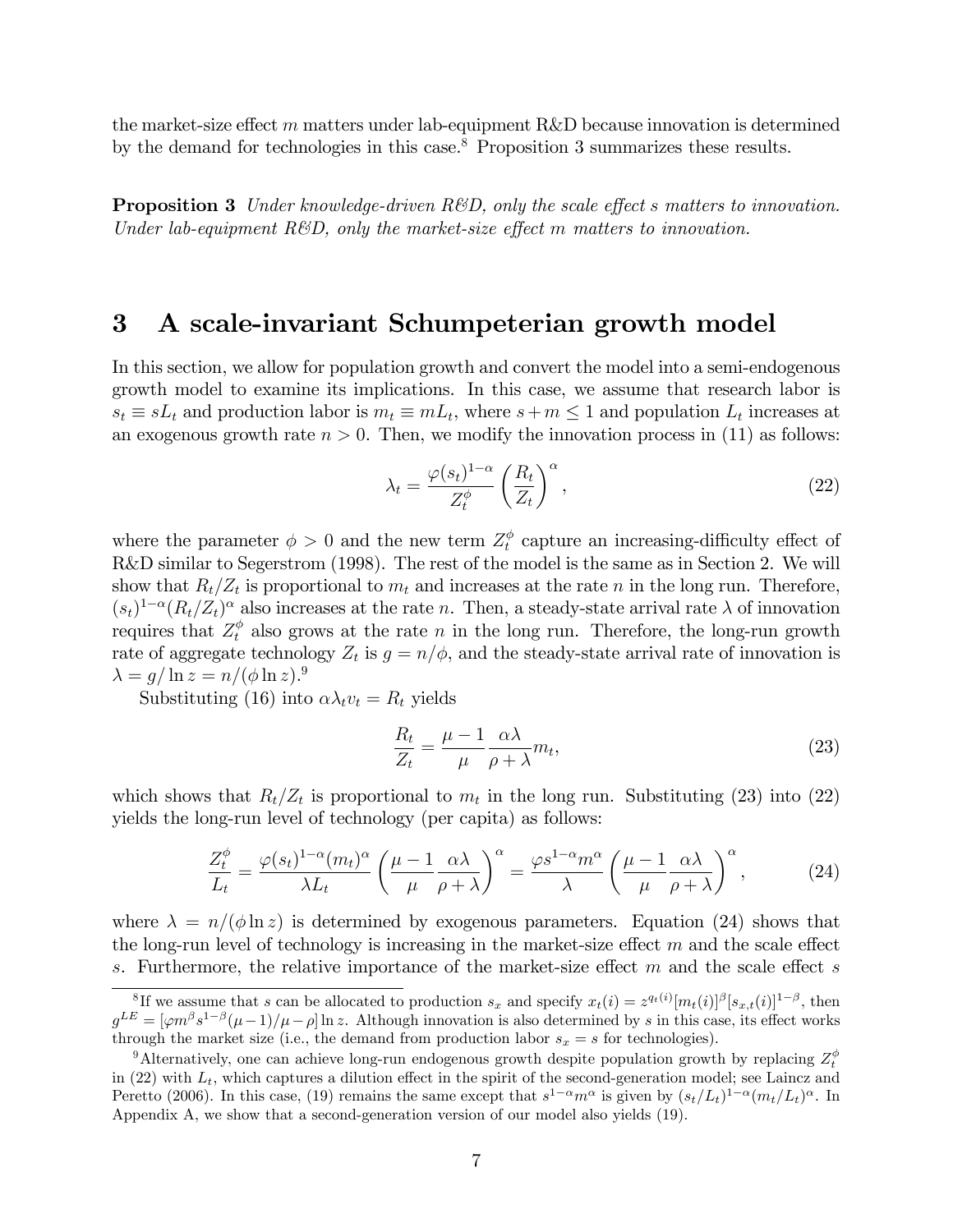on innovation is determined by the relative intensity  $\alpha$  of final good and research labor in innovation. Under knowledge-driven R&D (i.e.,  $\alpha = 0$ ), only the scale effect s matters to innovation. Under lab-equipment R&D (i.e.,  $\alpha = 1$ ), only the market-size effect m matters to innovation. All these results are the same as before, except the effect on innovation is reflected in the long-run level of technology instead of the long-run growth rate of technology.

### 3.1 Labor allocation

In this section, we extend the semi-endogenous growth model by allowing for labor allocation in s to ensure the robustness of our results when s can be allocated between research  $s_r$  and production  $s_x$ . Specifically, we modify (6) as follows:

$$
x_t(i) = z^{q_t(i)} [m_t(i)]^{\beta} [s_{x,t}(i)]^{1-\beta}, \qquad (25)
$$

where  $\beta \in (0, 1)$ . In Appendix B, we derive the long-run level of technology as

$$
\frac{Z_t^{\phi}}{L_t} = \frac{\varphi(s_{r,t})^{1-\alpha}(s_{x,t})^{\alpha(1-\beta)}(m_t)^{\alpha\beta}}{\lambda L_t} \left(\frac{\mu-1}{\mu} \frac{\alpha \lambda}{\rho + \lambda}\right)^{\alpha} = \frac{\varphi s^{1-\alpha\beta} m^{\alpha\beta}}{\lambda} \Omega, \tag{26}
$$

where  $\lambda = n/(\phi \ln z)$  and the composite parameter  $\Omega$  is defined as

$$
\Omega \equiv \frac{\left(\frac{\alpha}{\mu}\right)^{\alpha} \left(\frac{1-\alpha}{1-\beta}\right)^{1-\alpha} \frac{\lambda(\mu-1)}{\rho+\lambda}}{\left[1 + \frac{1-\alpha}{1-\beta} \frac{\lambda(\mu-1)}{\rho+\lambda}\right]^{1-\alpha\beta}}.
$$

Equation (26) shows that technology  $Z^{\phi}/L_t$  is increasing in the market-size effect m and the scale effect s. The importance of m relative to s is increasing in  $\alpha$ . The exponent on s is  $1-\alpha\beta = 1-\alpha+\alpha(1-\beta)$ , where  $1-\alpha$  captures the scale effect from  $s_r$  and  $\alpha(1-\beta)$  captures the market-size effect from  $s_x$ . Under knowledge-driven R&D (i.e.,  $\alpha = 0$ ), only the scale effect s matters to technology because the market-size effect  $m$  does not affect R&D labor  $s_r$ . Under lab-equipment R&D (i.e.,  $\alpha = 1$ ), only the market-size effect  $m^{\beta}s^{1-\beta}$  matters, where  $s^{1-\beta}$  captures the demand from production labor  $(s_x)^{1-\beta}$  for technologies.

#### 3.2 Hybrid innovation

In this section, we extend the Schumpeterian growth model by modifying (22) as follows:

$$
\lambda_t = \left(\frac{\theta}{Z_t^{\phi}} + \frac{1-\theta}{L_t}\right) \varphi(s_t)^{1-\alpha} \left(\frac{R_t}{Z_t}\right)^{\alpha},\tag{27}
$$

where the parameter  $\theta \in (0, 1)$  captures the importance of semi-endogenous growth relative to endogenous growth. This hybrid specification from Cozzi (2017) allows us to explore our results when the property of long-run growth is endogenously determined. For simplicity, we focus on  $\beta = 1$ . Substituting (23) into (27) yields

$$
(\rho + \lambda)^{\alpha} \lambda^{1-\alpha} = \left(\theta \frac{L_t}{Z_t^{\phi}} + 1 - \theta\right) \left(\alpha \frac{\mu - 1}{\mu}\right)^{\alpha} \varphi s^{1-\alpha} m^{\alpha}.
$$
 (28)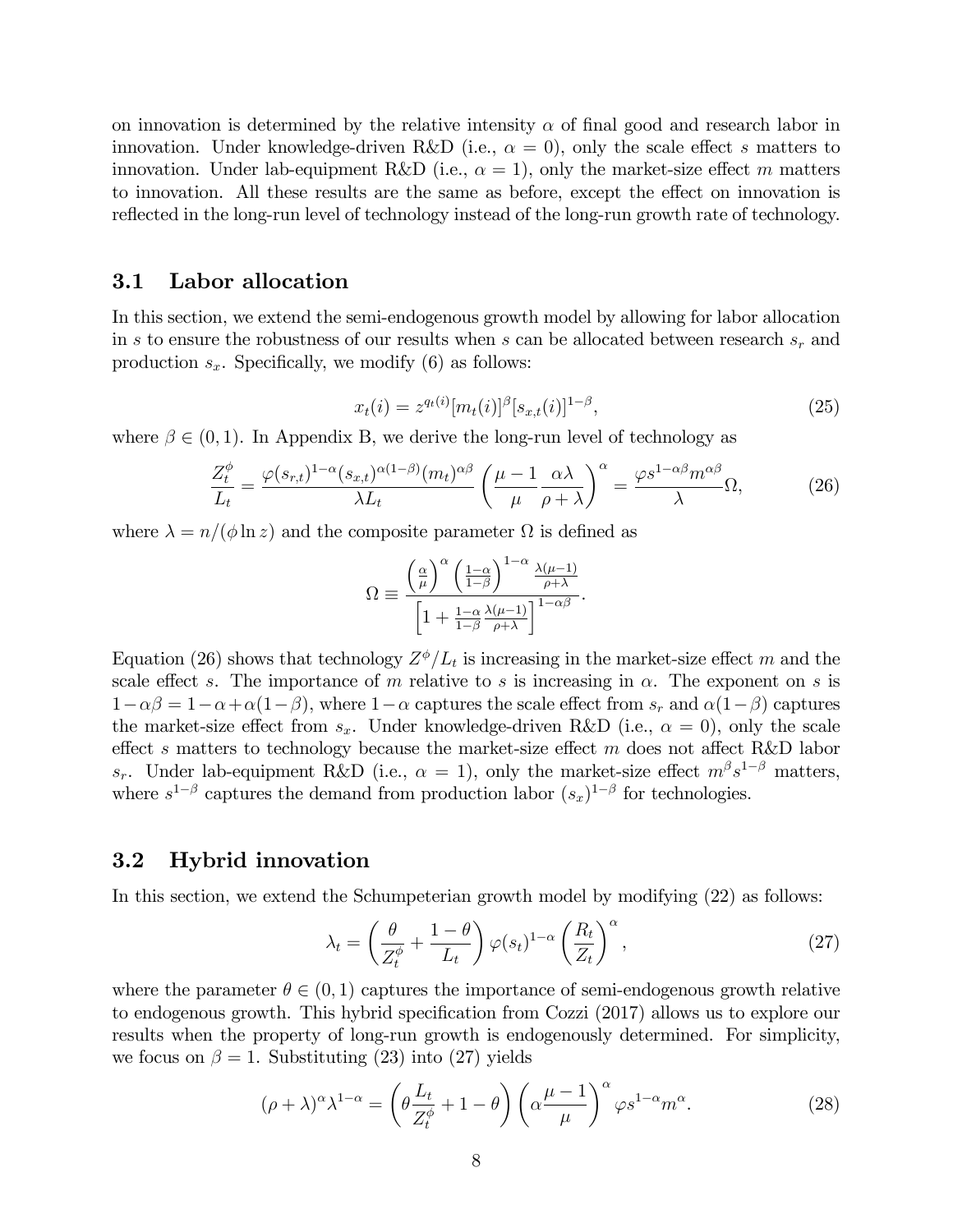Whether the balanced growth path exhibits semi-endogenous growth or endogenous growth depends on the population growth rate n.

If n is below a threshold  $n^*$ , then  $L_t/Z_t^{\phi}$  converges to zero. In this case, the steady-state arrival rate of innovation is endogenous and determined by

$$
(\rho + \lambda)^{\alpha} \lambda^{1-\alpha} = (1 - \theta) \left( \alpha \frac{\mu - 1}{\mu} \right)^{\alpha} \varphi s^{1-\alpha} m^{\alpha}.
$$
 (29)

The threshold is defined as  $n^* \equiv \phi \lambda^* \ln z$ , where  $\lambda^*$  is the endogenous  $\lambda$  determined in (29).

If n is above  $n^*$ , then  $L_t/Z_t^{\phi}$  converges to a positive steady state in which the innovation arrival rate  $\lambda = n/(\phi \ln z)$  is semi-endogenous. The long-run level of technology from (28) is

$$
\frac{Z_t^{\phi}}{L_t} = \left\{ \frac{(\rho + \lambda)^{\alpha} \lambda^{1-\alpha}}{\theta \varphi s^{1-\alpha} m^{\alpha}} \left[ \frac{\mu}{\alpha(\mu - 1)} \right]^{\alpha} - \frac{1-\theta}{\theta} \right\}^{-1}.
$$
 (30)

We see that  $\lambda^*$  in (29) and  $Z^{\phi}/L_t$  in (30) are both increasing in the market-size effect m and the scale effect s. The importance of m relative to s is increasing in  $\alpha$ . Under knowledgedriven R&D (i.e.,  $\alpha = 0$ ), only the scale effect s matters to innovation. Under lab-equipment R&D (i.e.,  $\alpha = 1$ ), only the market-size effect m matters to innovation. Thus, our results are robust to hybrid innovation with a new insight that whether the economy features endogenous growth or semi-endogenous growth depends on the population-growth threshold  $n^*$ , which is increasing in  $s^{1-\alpha}m^{\alpha}$ ; i.e., a larger scale or market-size effect makes endogenous growth more likely by raising  $\lambda^*$  because semi-endogenous growth requires  $\lambda = n/(\phi \ln z) > \lambda^*$ .

# 4 Conclusion

In this study, we find that both the supply of research labor that determines the scale effect and the demand from production labor for technologies that determines the market-size effect matter to innovation. Interestingly, the relative importance of these supply and demand factors depends on the relative intensity of lab-equipment R&D and knowledge-driven R&D in the innovation process. Therefore, this structural parameter has important empirical implications. For example, it determines whether an education policy that increases research labor at the expense of production labor stimulates or stifles economic growth. If the intensity of lab-equipment R&D is high relative to knowledge-driven R&D, then a policy that promotes apprenticeships, such as the European Alliance for Apprenticeships, may be more effective in stimulating economic growth.

## References

- [1] Acemoglu, D., 2002. Directed technical change. Review of Economic Studies, 69, 781- 809.
- [2] Aghion, P., and Howitt, P., 1992. A model of growth through creative destruction. Econometrica, 60, 323-351.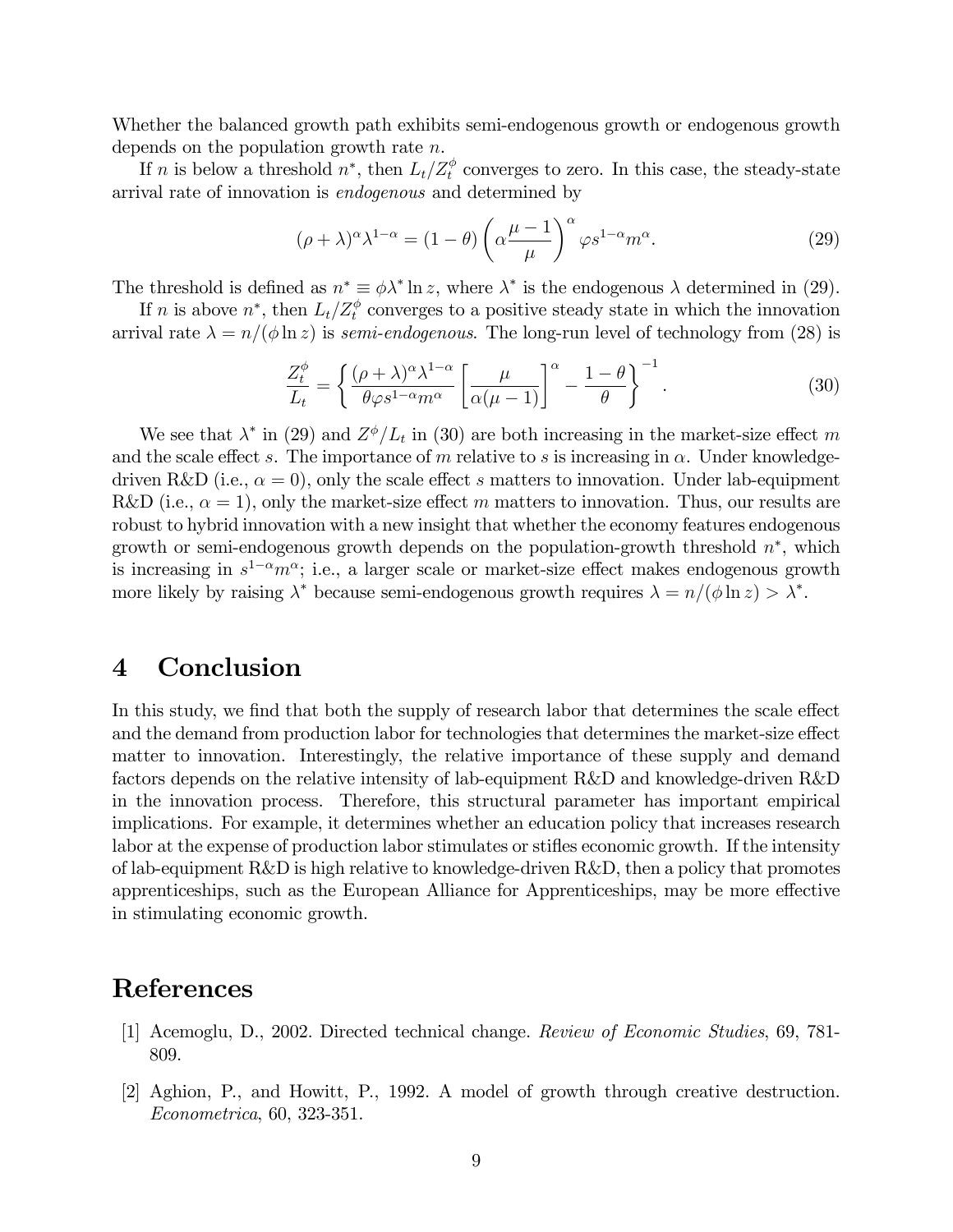- [3] Cozzi, G., 2007. The Arrow effect under competitive R&D. The B.E. Journal of Macroeconomics (Contributions), 7, Article 2.
- [4] Cozzi, G., 2017. Endogenous growth, semi-endogenous growth... or both? A simple hybrid model. Economics Letters, 154, 28-30.
- [5] Cozzi, G., Giordani, P., and Zamparelli, L., 2007. The refoundation of the symmetric equilibrium in Schumpeterian growth models. *Journal of Economic Theory*, 136, 788-797.
- [6] Evans, L., Quigley, N., and Zhang, J., 2003. Optimal price regulation in a growth model with monopolistic suppliers of intermediate goods. *Canadian Journal of Economics*, 36, 463-474.
- [7] Grossman, G., and Helpman, E., 1991a. Quality ladders in the theory of growth. Review of Economic Studies, 58, 43-61.
- [8] Grossman, G., and Helpman, E., 1991b. Innovation and Growth in the Global Economy. The MIT Press.
- [9] Howitt, P., 1999. Steady endogenous growth with population and R&D inputs growing. Journal of Political Economy, 107, 715-730.
- [10] Jones, C., 1995. R&D-based models of economic growth. Journal of Political Economy, 103, 759-784.
- [11] Jones, C., 1999. Growth: With or without scale effects. American Economic Review, 89, 139-144.
- [12] Laincz, C., and Peretto, P., 2006. Scale effects in endogenous growth theory: An error of aggregation not specification. Journal of Economic Growth, 11, 263-288.
- [13] Peretto, P., 1998. Technological change and population growth. Journal of Economic Growth, 3, 283-311.
- [14] Peretto, P., 1999. Cost reduction, entry, and the interdependence of market structure and economic growth. Journal of Monetary Economics, 43, 173-195.
- [15] Peretto, P., 2018. Robust endogenous growth. European Economic Review, 108, 49-77.
- [16] Romer, P., 1990. Endogenous technological change. Journal of Political Economy, 98, S71-S102.
- [17] Segerstrom, P., 1998. Endogenous growth without scale effects. American Economic Review, 88, 1290-1310.
- [18] Segerstrom, P., Anant, T., and Dinopoulos, E., 1990. A Schumpeterian model of the product life cycle. American Economic Review, 80, 1077-91.
- [19] Smulders, S. and van de Klundert T., 1995. Imperfect competition, concentration and growth with firm-specific R&D. European Economic Review, 39, 139-160.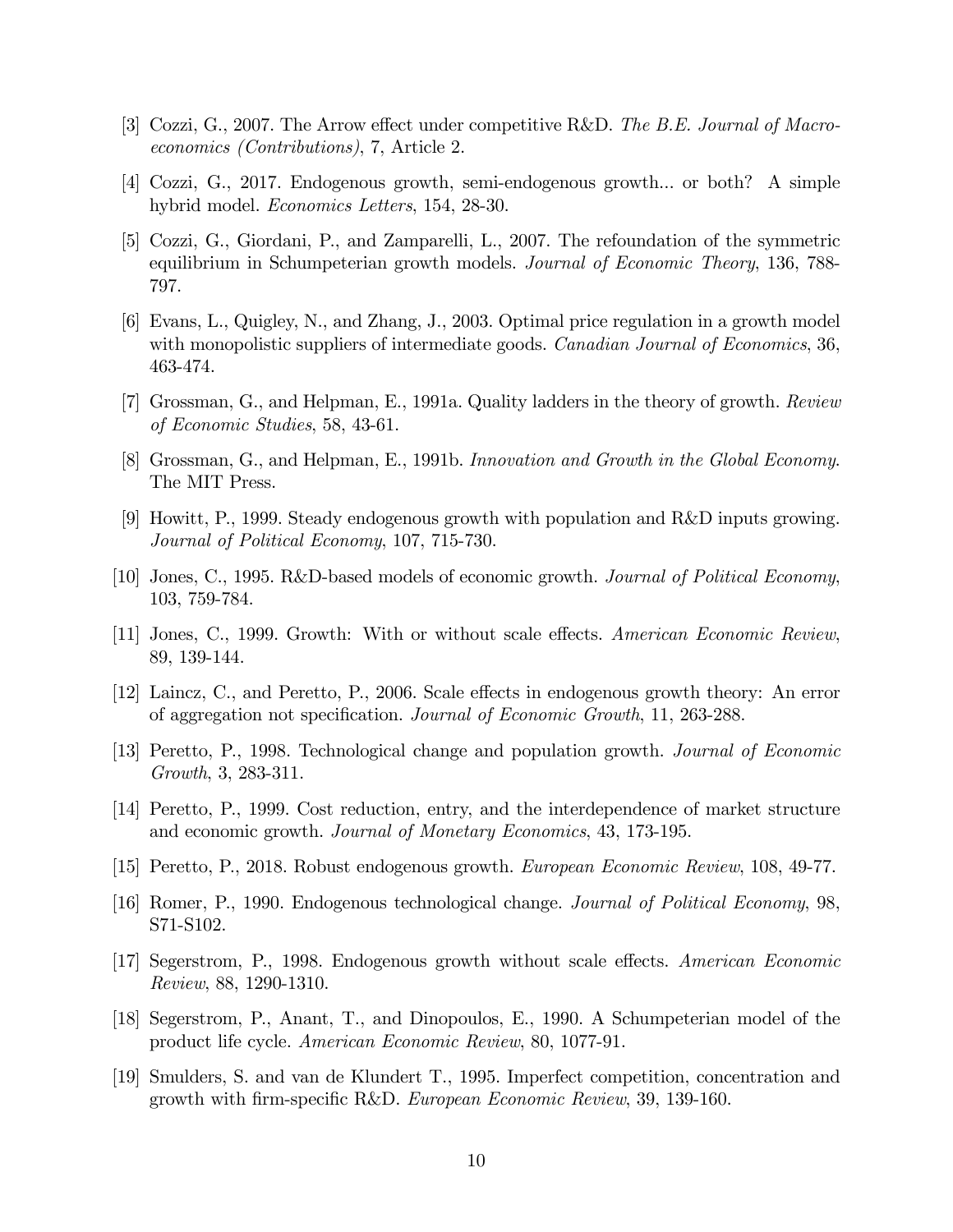#### Appendix A: Second-generation model (not for publication)

In this appendix, we show that the dilution effect mentioned in footnote 9 can be microfounded in a second-generation model with both quality improvement and variety expansion. We modify the production function in (4) as

$$
y_t = N_t \exp\left(\frac{1}{N_t} \int_0^{N_t} \ln x_t(i) di\right),\tag{A1}
$$

where  $N_t$  is the endogenous mass of differentiated intermediate goods. Following Howitt  $(2000)$ , we specify the law of motion for  $N_t$  as

$$
\dot{N}_t = \xi L_t,\tag{A2}
$$

where  $\xi > 0$  is an exogenous parameter. A stationary  $\dot{N}_t/N_t$  on the balanced growth path implies a stationary ratio  $L_t/N_t$ , which in turn implies that the long-run growth rate of  $N_t$ is also *n*. Therefore,  $N_t$  is proportional to  $L_t$  in the long run, such that  $N_t = \xi L_t/n$ . If we use the parameter normalization  $\xi = n$ , then  $N_t = L_t$ .

As for the rest of the model,  $y_t$  in (5), (8) and (9) is replaced by  $y_t/N_t$ . Furthermore, the resource constraints on production labor and research labor become

$$
\int_0^{N_t} m_t(i)di = mL_t \Rightarrow m_t(i) = \frac{mL_t}{N_t} = m,
$$
\n(A3)

$$
\int_0^{N_t} s_t(i)di = sL_t \Rightarrow s_t(i) = \frac{sL_t}{N_t} = s,
$$
\n(A4)

where the second set of equations in  $(A3)$  and  $(A4)$  applies symmetry and uses the long-run condition  $N_t = L_t$ . Aggregate technology in (13) becomes

$$
Z_t \equiv \exp\left(\frac{1}{N_t} \int_0^{N_t} q_t(i) di \ln z\right) = \exp\left(\int_0^t \lambda_\omega d\omega \ln z\right),\tag{A5}
$$

and the growth rate of  $Z_t$  is  $g_t = \lambda_t \ln z$ . Aggregate production function in (15) becomes

$$
y_t = N_t \exp\left(\frac{1}{N_t} \int_0^{N_t} q_t(i) di \ln z + \frac{1}{N_t} \int_0^{N_t} \ln m_t(i) di\right) = Z_t m L_t,
$$
 (A6)

where the last equality uses  $N_t = L_t$ . Therefore, the growth rate of  $y_t$  is  $g + n = \lambda \ln z + n$ . Substituting  $\pi_t(i) = \left[ (\mu - 1)/\mu \right] y_t/N_t$  into (10) yields (16).<sup>10</sup> Finally, (17) and (18) are the same as before and give rise to the same steady-state equilibrium  $\lambda$  in (19), where m and s are now production labor and research labor per variety.

## References

[1] Howitt, P., 2000. Endogenous growth and cross-country income differences. American Economic Review, 90, 829-846.

 $10$ To obtain (16) in the second-generation model, we redefine utility in (1) such that the real interest rate  $r_t$  in (3) is determined by the growth rate of per capita consumption, instead of aggregate consumption.